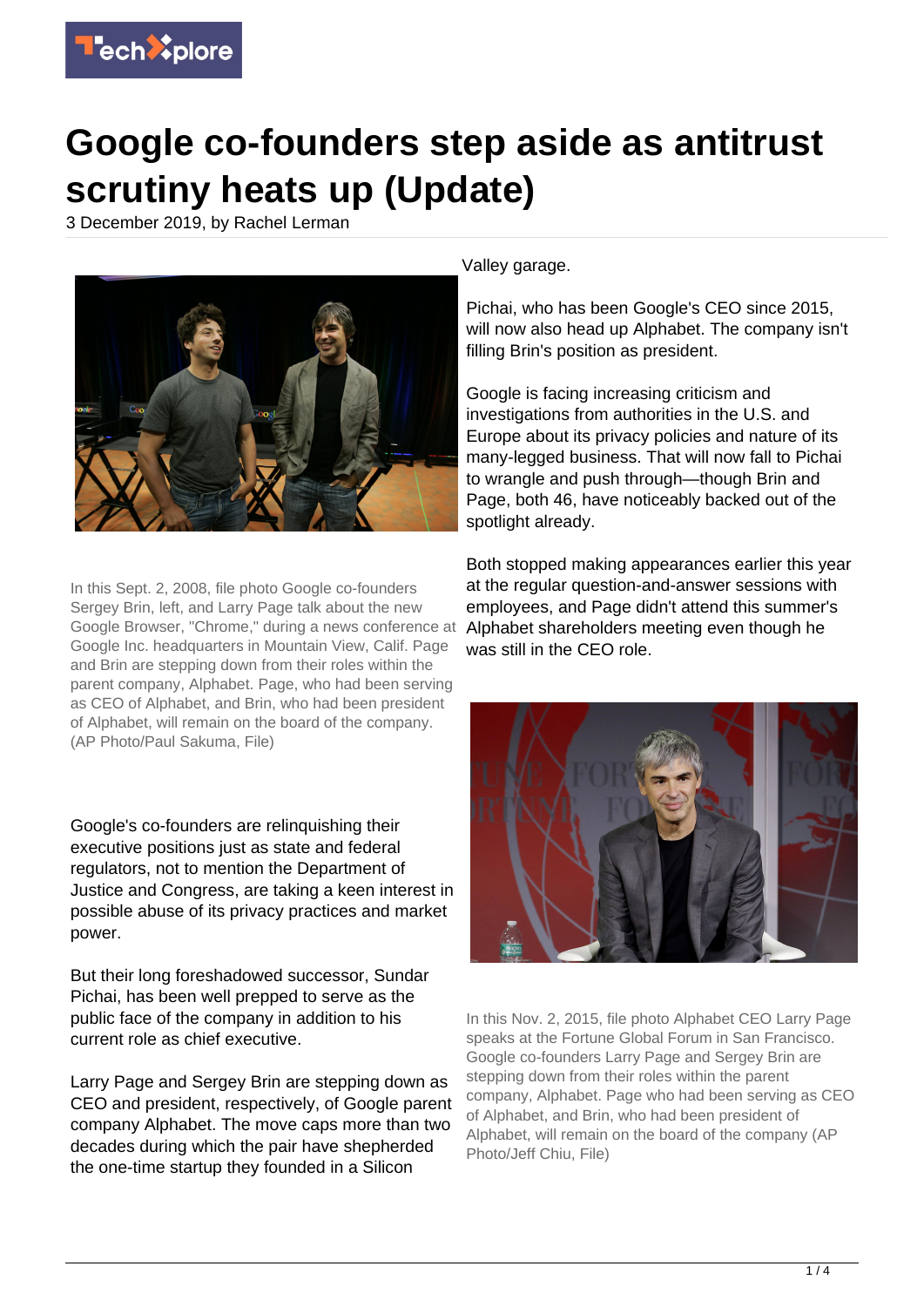

Last year, Google raised hackles in Congress by refusing to send Page or Pichai to a hearing on Russian manipulation of internet services to sway U.S. elections. Congressional officials left an empty chair for Page at the witness table; top executives from Facebook and Twitter, meanwhile, turned up to testify. Offended lawmakers derided Google as "arrogant."

Although longtime tech analyst Tim Bajarin of Creative Strategies said he doesn't believe Brin and Page are leaving "because the fire is getting hotter," he said Pichai's role at Google has been preparing him for the increased government scrutiny.



Pichai testified before Congress last December for the first time, defending the company against claims from Republicans that the search service is biased against conservatives.

Alphabet has been positioning Pichai as the de facto leader for quite some time. It has also made him the top executive voice at shareholders meetings and on earnings call. Recently, Pichai changed the format of the employee question-andanswer sessions from a weekly occurrence to a monthly one.

Pichai, a 47-year-old immigrant from India, has worked at the company for 15 years, serving as a leader in projects to build Google's Chrome browser and overseeing Android. Pichai, who has an engineering background, took over as the head of Google's products before being promoted to CEO when Alphabet was created. He is known as a authorities. The company has also faced harsh soft-spoken and respected manager.

In this March 12, 2016, file photo Google co-founder Sergey Brin speaks during a press conference after finishing the third match of the Google DeepMind Challenge Match in Seoul, South Korea. Google cofounders Larry Page and Brin are stepping down from their roles within the parent company, Alphabet. Page, who had been serving as CEO of Alphabet, and Brin, who had been president of Alphabet, will remain on the board of the company. (AP Photo/Lee Jin-man, File)

Google has been facing pressure from privacy advocates over its collection and use of personal information to target advertising. It also faces allegations that it abuses its dominance in search and online advertising to push out rivals.

The company is the subject of antitrust inquiries from Congress, the Department of Justice, a group of U.S. state attorneys general and European criticism about the material on its services. Its video streaming business, YouTube, was fined \$170 million to settle allegations it improperly collected personal data on children without their parents' consent.

In its early days, Google focused on only one business—cataloging the growing internet. Page and Brin started Google soon after they met as Stanford University graduate students in 1995.

The company has now become one of the most influential companies in the world. Google dominates online search and digital advertising and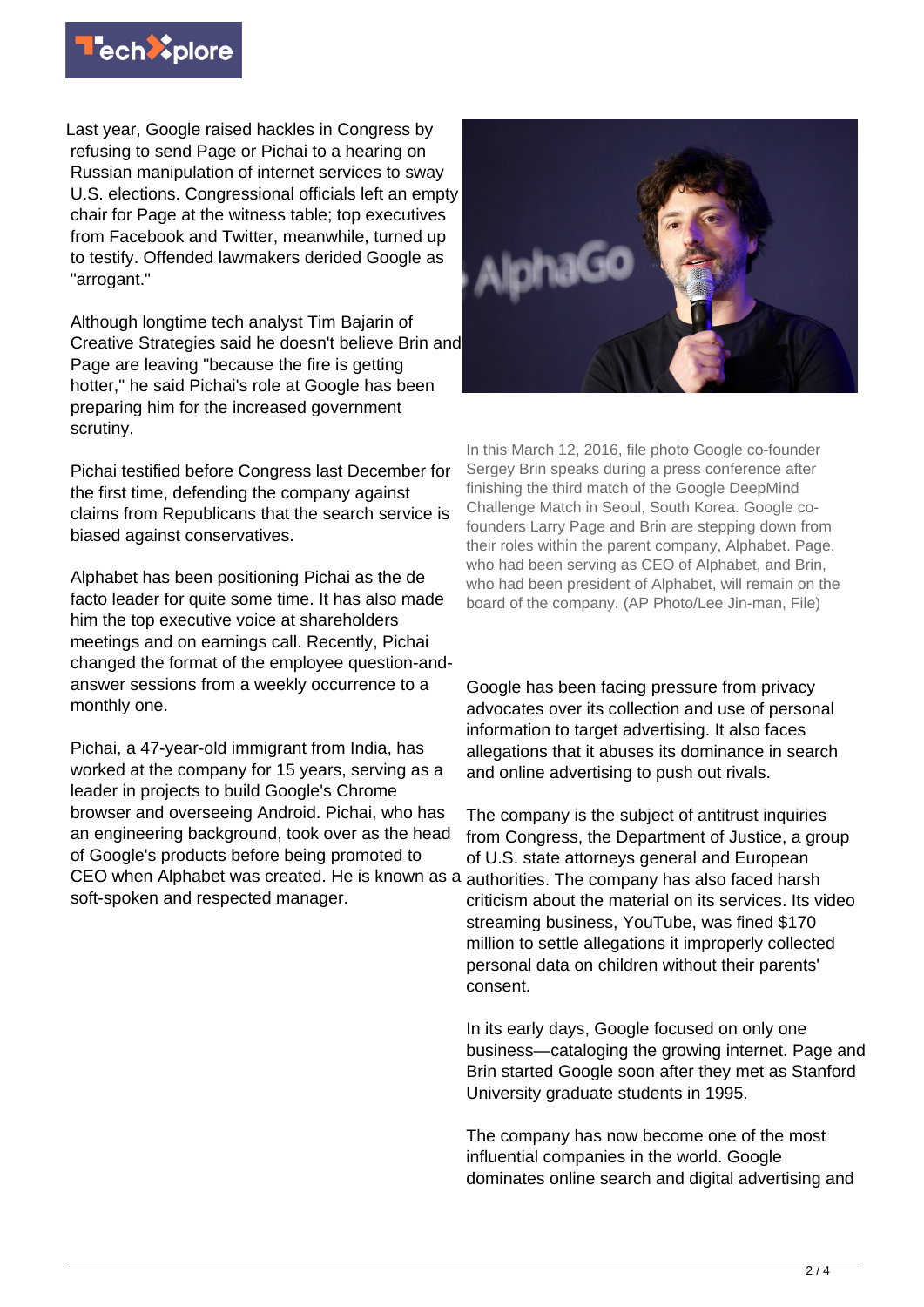

makes the world's most widely used operating system for smartphones, Android. It's hard to make projects. That includes drone company Wing and it through a whole day without using one of Google's services—ranging from online tools to email, cloud computing systems, phones and smart Page and Brin, in announcing the news Tuesday, speaker hardware.

Bajarin doesn't expect much to change with the executive shuffle. And if anything does, he said, it will be due to government regulation.

of what are known as "other bets," or longshot self-driving car firm Waymo.

said the company has "evolved and matured" in the two decades since its founding. Both promised to stay active as board members and shareholders.

"Today, in 2019, if the company was a person, it would be a young adult of 21 and it would be time to leave the roost," they wrote in a blog post.



In this Dec. 11, 2018, file photo Google CEO Sundar Pichai appears before the House Judiciary Committee to be questioned about the company's privacy security and data collection, on Capitol Hill in Washington. Google cofounders Larry Page and Sergey Brin are stepping down from their roles within the parent company, Alphabet. Pichai will stay in his role and also become CEO of Alphabet. (AP Photo/J. Scott Applewhite, File)

Pichai assured employees in an internal email that his new job wouldn't mean he was taking a step back from Google.

"I want to be clear that this transition won't affect the Alphabet structure or the work we do day to day," he wrote. "I will continue to be very focused on Google and the deep work we're doing to push the boundaries of computing and build a more helpful Google for everyone."

Alphabet—an umbrella corporation that the two created in 2015—still boasts Google as its central fixture and key moneymaker. But it's also made up



In this May 7, 2019 file photo, Google CEO Sundar Pichai speaks during the keynote address of the Google I/O conference in Mountain View, Calif. Google cofounders Larry Page and Sergey Brin are stepping down from their roles within the parent company, Alphabet. Pichai will stay in his role and also become CEO of Alphabet. (AP Photo/Jeff Chiu, File)

Brin and Page still hold a majority of voting shares of Alphabet. According to a regulatory filing in April, Page holds 26.1% of the Google shareholder vote, while Brin holds 25.2% - both thanks to so-called "super voting" shares.

According to Forbes magazine, Page has a net worth of \$52.4 billion and Brin \$56.8 billion.

"Keep in mind, they are not losing their title as billionaires, but they are changing their roles," Bajarin said.